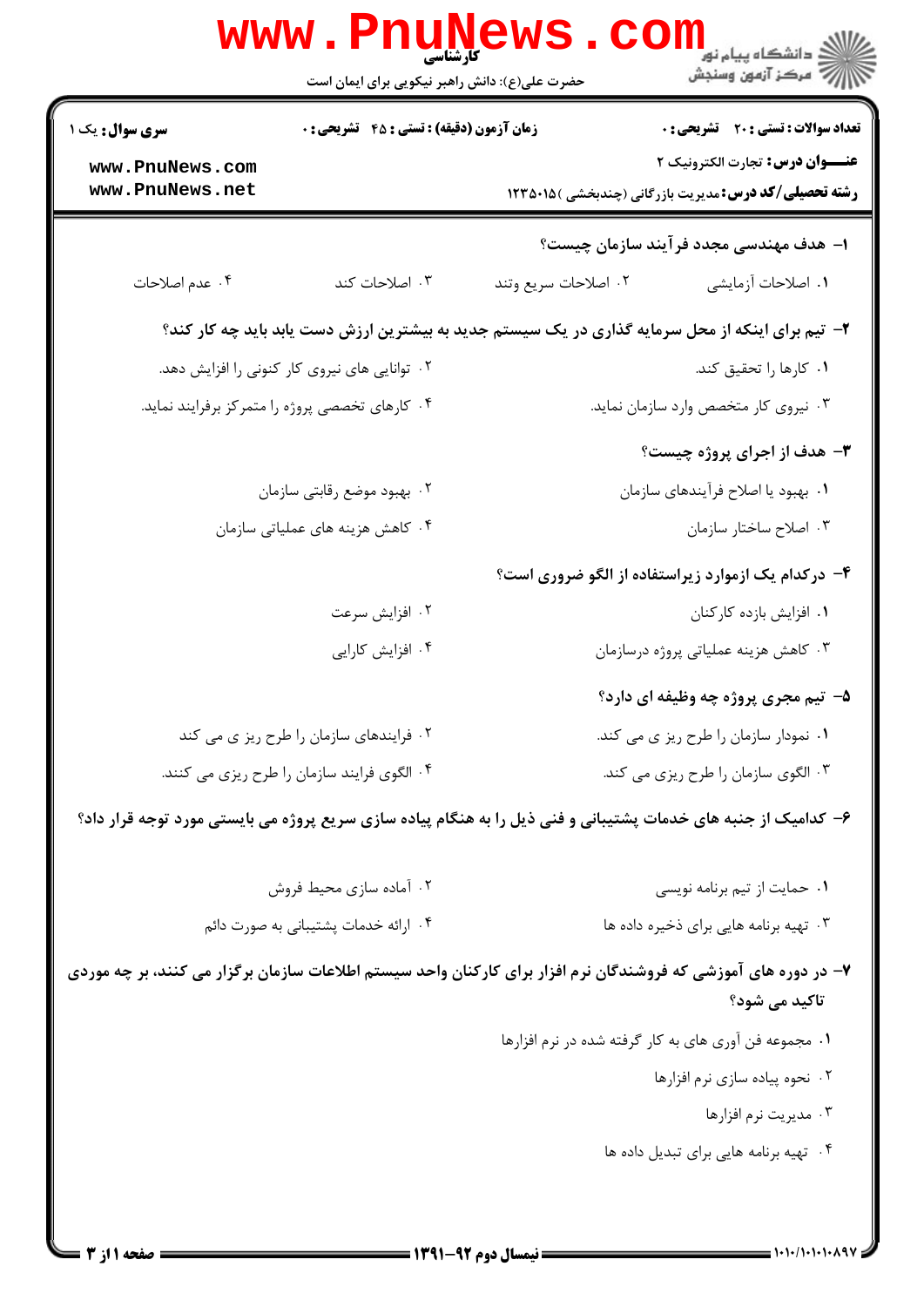|                                                                                                             | <b>www.PnuNews</b><br>کارشناسی<br>حضرت علی(ع): دانش راهبر نیکویی برای ایمان است                        |                                                                                                    | ر دانشڪاه پيام نور <mark>− ا</mark><br>  <i>  &gt;</i> مرکز آزمون وسنڊش                                |  |  |  |
|-------------------------------------------------------------------------------------------------------------|--------------------------------------------------------------------------------------------------------|----------------------------------------------------------------------------------------------------|--------------------------------------------------------------------------------------------------------|--|--|--|
| <b>سری سوال : ۱ یک</b>                                                                                      | <b>زمان آزمون (دقیقه) : تستی : 45 تشریحی : 0</b>                                                       |                                                                                                    | <b>تعداد سوالات : تستی : 20 - تشریحی : 0</b>                                                           |  |  |  |
| www.PnuNews.com<br>www.PnuNews.net                                                                          |                                                                                                        |                                                                                                    | <b>عنـــوان درس:</b> تجارت الكترونيك ٢<br><b>رشته تحصیلی/کد درس:</b> مدیریت بازرگانی (چندبخشی )۱۲۳۵۰۱۵ |  |  |  |
| ۸– به وسیله کدامیک از ۵ محیط مختلف، تیم مجری پروژه می کوشد در مورد سیستم چیزهای جدیدی کشف و آزمون کند؟      |                                                                                                        |                                                                                                    |                                                                                                        |  |  |  |
| ۰۴ أزمون                                                                                                    | ۰۳ تولید                                                                                               | ۰۲ مخزن                                                                                            | ۰۱ آموزش                                                                                               |  |  |  |
|                                                                                                             |                                                                                                        | ۹- به هنگام پیاده سازی سریع پروژه، هسته اصلی پروژه می بایستی آموزش های رسمی را در چند سطح طی کنند؟ |                                                                                                        |  |  |  |
| ۰۴ چهار سطح                                                                                                 | ۰۳ سه سطح                                                                                              | ۲. دو سطح                                                                                          | ۰۱ یک سطح                                                                                              |  |  |  |
| ۱۰– در کدامیک از انواع آموزش کنترل سرعت در اختیار فرد قرار می گیرد؟                                         |                                                                                                        |                                                                                                    |                                                                                                        |  |  |  |
|                                                                                                             | ۰۲ آموزش مبتنی بر رایانه                                                                               |                                                                                                    | ۰۱ آموزش به هنگام                                                                                      |  |  |  |
|                                                                                                             | ۰۴ آموزش روش شناسی                                                                                     |                                                                                                    | ۰۳ آموزش متمرکز                                                                                        |  |  |  |
| 11– می توان این نوع آموزش را درست پیش از زمانی که دانش یا مهارت خاصی مورد نیاز است به افراد ارائه کرد.      |                                                                                                        |                                                                                                    |                                                                                                        |  |  |  |
| ۰۴ آموزش به هنگام                                                                                           | ۰۳ آموزش از راه دور                                                                                    | ۰۲ آموزش متمرکز                                                                                    | ۰۱ آموزش مقطعی                                                                                         |  |  |  |
|                                                                                                             | ۱۲– انعطاف پذیری در مورد پروژه هایی که باید سریع پیاده شوند باعث اهمیت کدامیک از آموزشهای زیر می شود ؟ |                                                                                                    |                                                                                                        |  |  |  |
| ۰۴ آموزش از راه دور                                                                                         | ۰۳ به هنگام                                                                                            | ۰۲ مقطعی                                                                                           | ۰۱ متمرکز                                                                                              |  |  |  |
|                                                                                                             |                                                                                                        |                                                                                                    | ۱۳- آموزش کاربران نهایی بیشتر به چه صورت است؟                                                          |  |  |  |
|                                                                                                             | ۰۲ نظری                                                                                                |                                                                                                    | ۰۱ عملی                                                                                                |  |  |  |
| ۰۴ نشان دادن اسلاید آموزشی                                                                                  |                                                                                                        | ۰۳ سخنرانی همراه با کار با نرم افزار                                                               |                                                                                                        |  |  |  |
| ۱۴– کدامیک از روش های آموزش ذیل می تواند به صورت تماس متقابل بین اعضای هسته اصلی و یکایک کاربران اصلی باشد؟ |                                                                                                        |                                                                                                    |                                                                                                        |  |  |  |
|                                                                                                             | ٠٢ آموزش حين انجام وظيفه                                                                               |                                                                                                    | ۰۱ آموزش در شبکه                                                                                       |  |  |  |
|                                                                                                             | ۰۴ آموزش آنلاين                                                                                        |                                                                                                    | ۰۳ آموزش به هنگام                                                                                      |  |  |  |
| ۱۵– کدامیک از الگوهای زیردر پیاده سازی پروژه ها بیشترین منافع را برای سازمان خارجی تامین می کند؟            |                                                                                                        |                                                                                                    |                                                                                                        |  |  |  |
|                                                                                                             | ۰۲ الگوی سازماندهی طبق سفارش مشتری                                                                     |                                                                                                    | ۰۱ نرم افزارeds                                                                                        |  |  |  |
|                                                                                                             | ۰۴ الگوی مرکز داده ها                                                                                  |                                                                                                    | ۰۳ الگوی سازماندهی استاندارد                                                                           |  |  |  |
| ۱۶– در کدام الگو همه مشتریان ازیک شیوه سازماندهی و نسخه همانندی از نرم افزار استفاده می کنند؟               |                                                                                                        |                                                                                                    |                                                                                                        |  |  |  |
|                                                                                                             | ۰۲ الگوی سازماندهی استاندارد                                                                           |                                                                                                    | ۰۱ الگوی مرکز داده ها                                                                                  |  |  |  |
|                                                                                                             | ۰۴ الگوی سازماندهی طبق سفارش مشتری<br>۰۳ الگوی سازماندهی بر مبنای بازار                                |                                                                                                    |                                                                                                        |  |  |  |